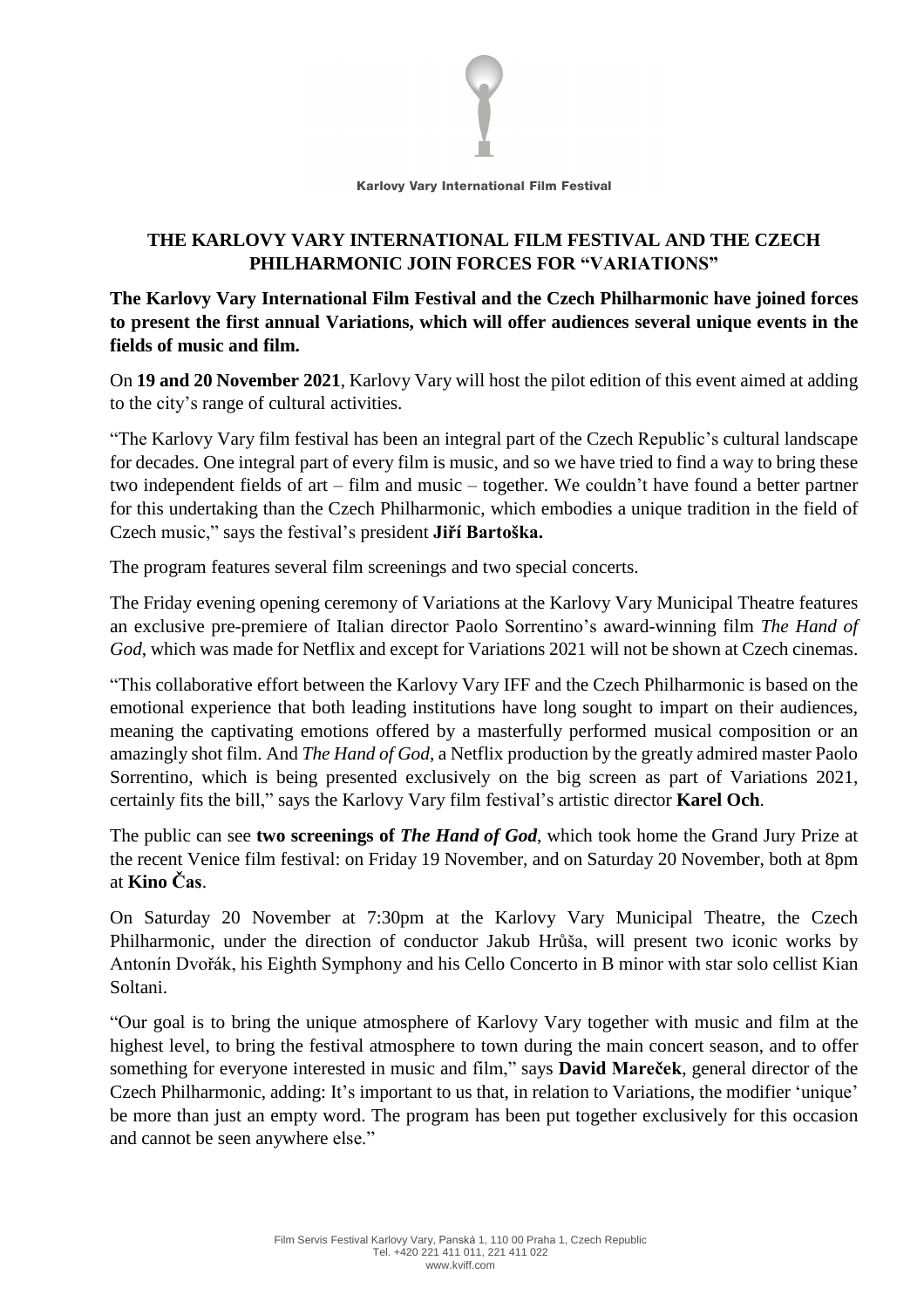

## Karlovy Vary International Film Festival

**On Saturday, 20 November at 2pm at the Vřídelní kolonáda (Thermal Spring Colonnade),** the public program presents a performance of *The Four Seasons* by members of the Czech Philharmonic and the Karlovy Vary Symphony Orchestra, featuring solo violinist Jiří Vodička, concert master of the Czech Philharmonic. Admission is free.

On Saturday 20 November at 5pm at Kino Čas, there will be a special pre-premiere screening of the Czech Television fairy tale **How Not to Marry a Princess** by director Karel Janák and starring Anna Fialová and Marek Adamczyk.

"This year's Variations should be a kind of foretaste; for the future, we are planning a four-day event that should also have an educational dimension. Many people feel unsure about classical music, and we would like to give them the chance to spend the weekend in Karlovy Vary, to enjoy the city, to see an interesting film, to listen to beautiful music, and perhaps to overcome this uncertainty. I am convinced that it can be a cleansing and enriching experience," says the Karlovy Vary IFF's executive director **Kryštof Mucha** in describing the event's long-term goal of enriching the cultural life of the city and region of Karlovy Vary.

More information on Variations 2021 and tickets can be found online at [www.kviff.com.](http://www.kviff.com/variace)